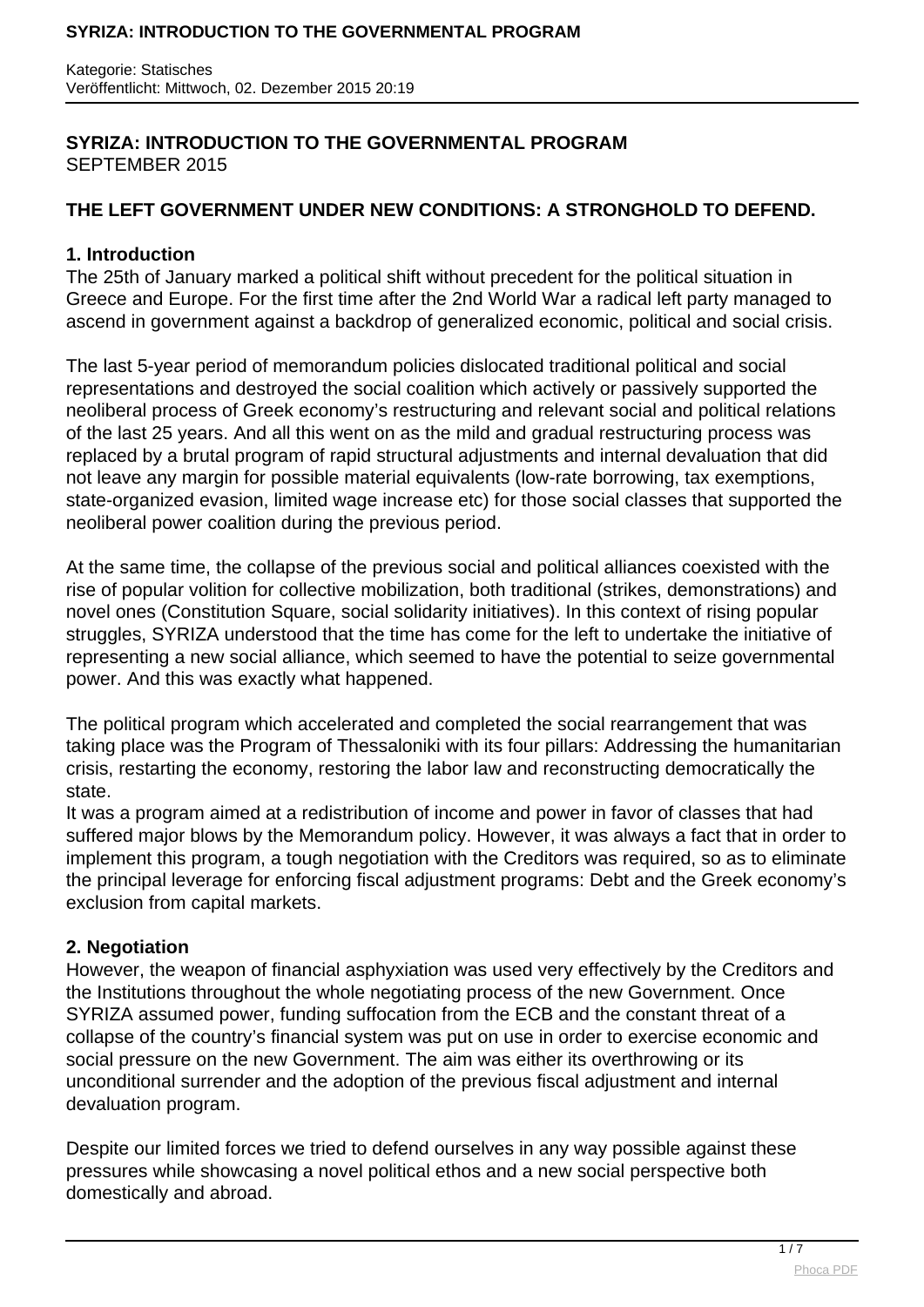### **SYRIZA: INTRODUCTION TO THE GOVERNMENTAL PROGRAM**

Kategorie: Statisches Veröffentlicht: Mittwoch, 02. Dezember 2015 20:19

With regard to the negotiation, despite time wasting and possible tactical failures, we did everything that was in our hand to withstand financial asphyxiation (delaying payments to the IMF, refusing to extend the previous bailout agreement, imposing capital controls so as to protect the banking system from ECB's financial blackmail), as well as all that was needed in order to send a political message to Europe that the internal devaluation program has failed and does not enjoy any popular support.

This political struggle's culmination was the referendum on the 5th of July, a moment of popular uplifting and fighting spirit that will stay indelible in the memory of European peoples and will produce its political results in the near future. A prerequisite for this, however, is that the referendum should not work in the opposite direction, meaning that it should not become a reason for the frustration of the popular classes, since the aftermath did not comply with the initial enthusiasm. The struggle during and after the referendum for framing these events with an interpretation should not be taken lightly as there are political forces distorting the reasons for the referendum and its result with the main objective to usurp it and use it as a political vehicle for surviving as opposition.

It is therefore necessary to remember that the referendum's declared objective was to strengthen the government's bargaining position in an unequal and asymmetrical negotiation. We never asserted anything different; we never said that we ask for a mandate in order to blow up the Eurozone, killing in the process first of all ourselves. We asked instead for the rejection of a program of horizontal cuts and tax hikes accompanied by a politically driven feasibility study of the Greek debt which imposed high primary surpluses and by insufficient funding under the old program (the bailout agreement of 2012) which would be extended for just five more months, thus maintaining the economic uncertainty and simply deferring the risk of a Grexit to the near future.

And it was exactly this kind of mandate that we received from the Greek people: to reject this specific proposal of the Institutions, gaining a better but feasible deal, without endangering a broad social disaster, given the extremely negative European context.

#### **3. The blackmailing dilemma**

Following the referendum result, we found ourselves in an absolutely hostile European political landscape while faced with the punitive attitude of the Creditors and the Institutions.

With banks under capital controls, ECB's Emergency Liquidity Assistance suspended, hanging above us the threat of a haircut on Greek bonds that are put as collateral to the ECB to provide liquidity to the Central Bank of Greece and Greek banks, the IMF pressing for the repayment of the delayed June 30th debt tranche under threat of declaring Greece in default, access to markets of course impossible, and all EU governments blackmailing the Greek government, we were faced with the following dilemma: Either sign an agreement that it was improved concerning the institutional framework and the funding provisions (86 bn for three years instead of 5 bn for 5 months) and troubling –to say the least– regarding measures, or lead the country to disorderly default with unpredictable consequences for the future i.e. possible collapse of (some of) the systemic banks, bail-in for the remaining depositors, exit from the Eurozone while lacking any backstop for the new currency, and therefore an acute social and political crisis that would most possibly lead to Government collapse and humanitarian crisis. The dilemma posed to us was not Memorandum or drachma, but Memorandum either with the euro or the drachma (Schaeuble's proposal) or disorderly default.

 $2/7$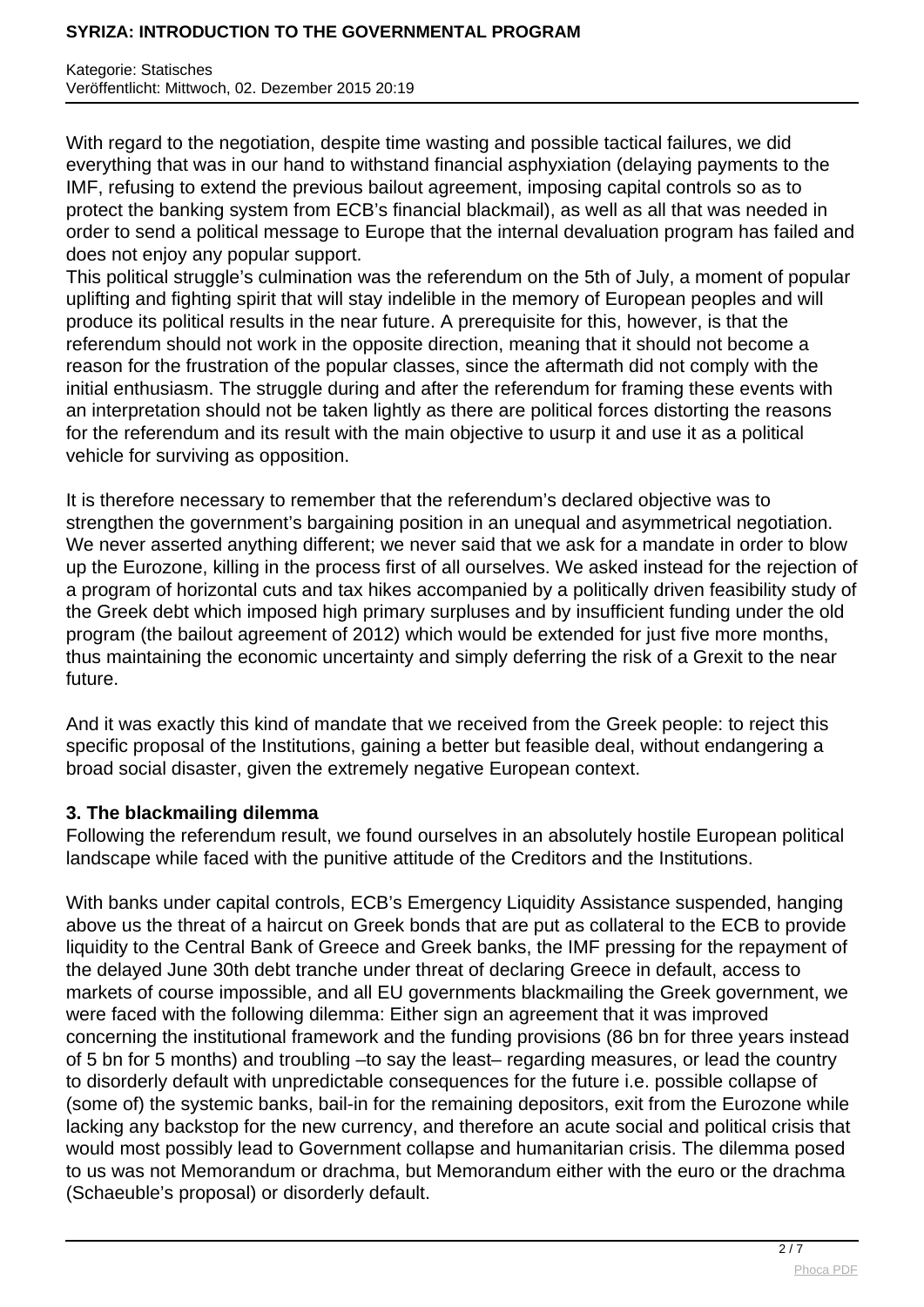So, we had to choose either a tactical retreat in order to preserve the hope of prevailing in an asymmetrical political battle or burden the Left with the historic failure of making a social desert out of the country. We bore our part of the responsibility and chose the first. That's why we ask to be judged by the Greek people.

### **4. The Agreement with the Creditors**

What is actually included in the new agreement we signed with the Creditors? Is it really, as claimed by some, the worst of all three Memoranda? Is the allegation true, that it accelerates and completes a program of structural adjustments that will not only maintain poverty and the humanitarian crisis but will also organize the conditions of its management in the future? Without harboring illusions about the content of the agreement, these allegations constitute nothing more than political exaggerations which are obviously understandable given the circumstances. They do not, however, in any case, capture reality as a whole and since they are usually unsubstantiated, they do not contribute to the necessary concrete analysis of the particular situation that has been formed for both the Left and the social forces the latter wants to represent.

This particular agreement, signed under coup conditions, following an unprecedented blackmail during the negotiations with the Creditors, crystallizes the specific balance of forces that was recently formed in the context of the Eurozone. And as it is known, it is impossible for anyone to escape that kind of balance, i.e. reality itself. So in every aspect, in every chapter and every provision, the agreement reflects the results of this asymmetric negotiation, the will of the creditors for a complete dislocation of the social and employment protection system as well as the will of the Greek Government to resist this prospect.

With regard to the first part of the Agreement, the Bailout Agreement, the Greek government managed to avert the plan of a permanent financial blackmail supported by extremely reactionary European circles – mainly the Schaeuble fraction ? and which remained active until the EuroGroup of August the 14th. According to this plan, Greece should either settle for a fivemonth extension program of the previous bailout agreement or proceed after the 12th of July with consecutive financing-bridges that would prolong the uncertainty and would constantly reinforce the Creditors' blackmailing potential for imposing even more recessionary and antisocial measures.

On the contrary, after strong resistance but also because of particular political initiatives which mobilized any democratic reflexes that remain in the real existing Europe, we succeeded to secure on the one hand a change in the institutional-legal framework with a new bailout agreement and on the other hand a three-year

funding covering both external financing needs and domestic liabilities concerning mainly the State's debts to suppliers and contractors.

Specifically, the new legal institutional framework of the bailout agreement ends the disgrace of the previous, of a colonial character, agreements with the EFSF (public limited liability company), since from now on Greece has a contract with the ESM, i.e. an international organization, with whom the contractual relationship of the country is governed by the international and European law, and moreover the protection ensured by the immunities and privileges of the Greek Republic and the Bank of Greece against its international creditors is retrieved. We are dealing here with a completely new relationship which meets all the international protection standards laid down in similar cases.

 $\frac{3}{7}$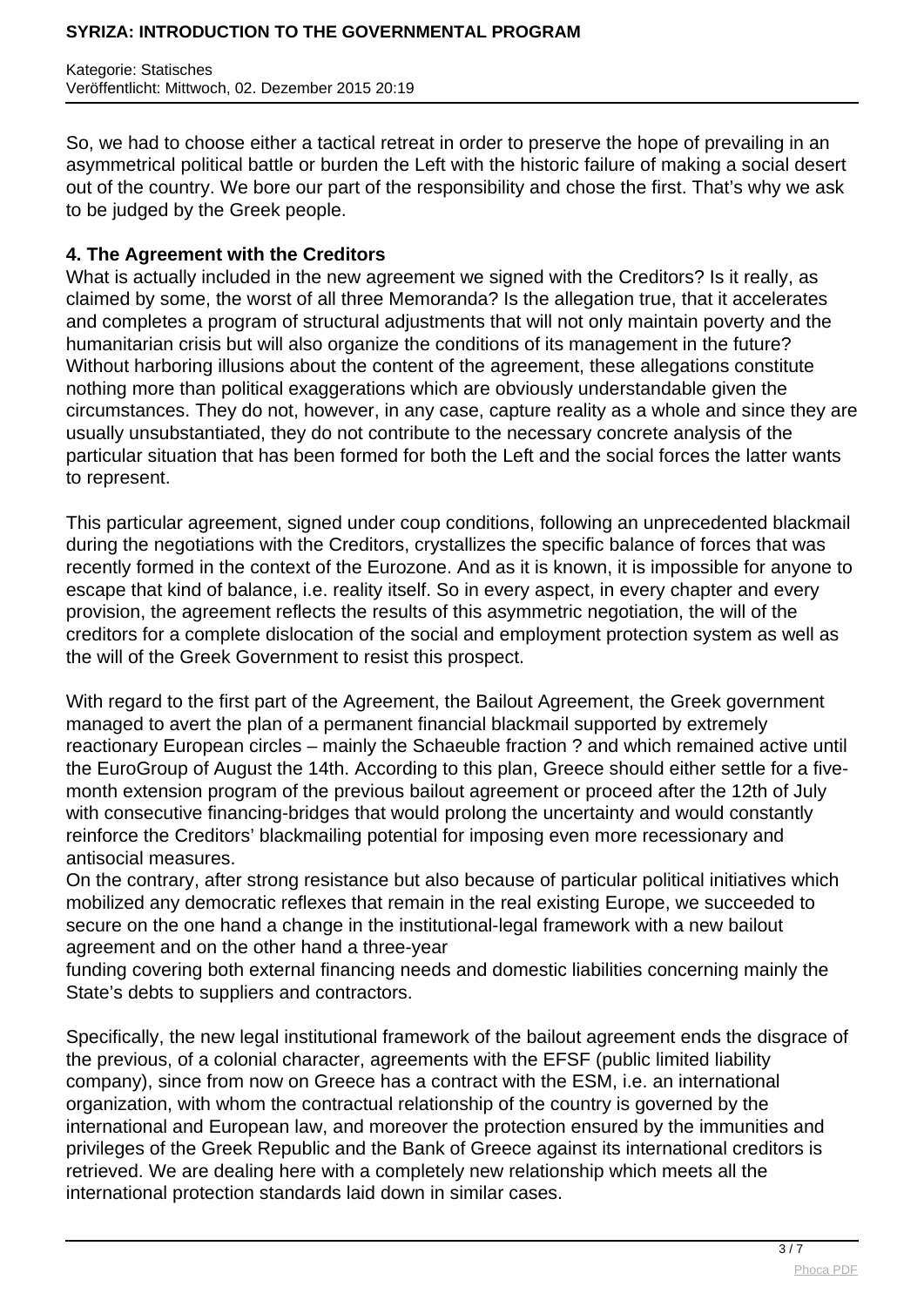#### **SYRIZA: INTRODUCTION TO THE GOVERNMENTAL PROGRAM**

Kategorie: Statisches Veröffentlicht: Mittwoch, 02. Dezember 2015 20:19

At the same time, while the second part of the Agreement, namely the Annex of the bailout agreement, is indeed a harsh program continuing the policy of austerity, there are some ?limited of course– benefits for the social majority, where for a wide range of issues, the specifics of implementation will depend on future negotiations between Greece and the Creditors: thus emerges a large field open to policy configurations and social struggles in defense of the wage earners, the self-employed and public property (equivalent measures for pension system, labor relations, tax system and utilization of the public property).

A positive point of the agreement is also the adjustment of primary surpluses achieved after strong negotiating pressures from the Greek government. Under the agreement, the fiscal targets set are a primary deficit of 0.25% for the year 2015 and primary surpluses of 0.5% for 2016, 1.75% for 2017 and 3.5% for 2018. This is an important reduction of the country's obligations as the previous program anticipated primary surpluses of 3% for the year 2015 and approximately 4.5% by the year 2018. And because the size of the primary surplus is nothing else but a numerical index of the size of austerity, we have ensured in comparison a clearly milder adjustment that reduces the likelihood of new blackmails for the application of new horizontal measures for the years ahead.

Finally, for the first time the agreement sets a clear timetable for initiating discussions addressing the reduction of the public debt and the conditions for its repayment. It is precisely in this area where we will have to fight hard in order to achieve a positive outcome that could reshape the framework of the country's relations with its Creditors. That is because a positive agreement reducing Greek debt would erode the technology of power on the basis of which the harsh austerity and internal devaluation programs were imposed during these last five years. In this struggle it is crucial to build on the new political situation taking shape in Europe after the negotiation, as new dividing lines within European political families have emerged this last semester.

#### **5. Is there an alternative?**

Many people naturally blame SYRIZA that the choice of signing the new Agreement vindicates the Thatcherite "There Is No Alternative" beyond and against the neoliberal imperatives. In the short history of SYRIZA there has never been a more deliberate and extreme misrepresentation than this. This saying of Thatcher means nothing more and nothing less that neoliberalism, extreme individualism and the hunt of personal gain represents the only way, the only road to social welfare. This quote implies that any other way leads to loss of freedom, totalitarianism and social misery.

SYRIZA and its government have never embraced this political and ideological attitude. It is one thing to accept neoliberalism as a strategic horizon, as the sole road to social welfare and another to accept that in a certain moment in time, with a given balance of political forces, one has to make a tactical and temporary compromise so as to be in a position to keep fighting preserving the possibility and the opportunity of prevailing.

So yes, there is an alternative, there is another way to organize societies and economies. This way passes through the redistribution of wealth and power to the subordinate classes, the wageearners of the public and private sector, the self-employed and the pensioners; through the reinforcement of forms of social economy that contest the model of unmasked or veiled hierarchy (and therefore power) inside the enterprise and offer a way out to the creativity of the overqualified and unemployed youth; through the protection of the common goods that one by one become the target of capital; through the support of the welfare state but also the extension and deepening of social rights and democratic liberties. This road presupposes an ongoing and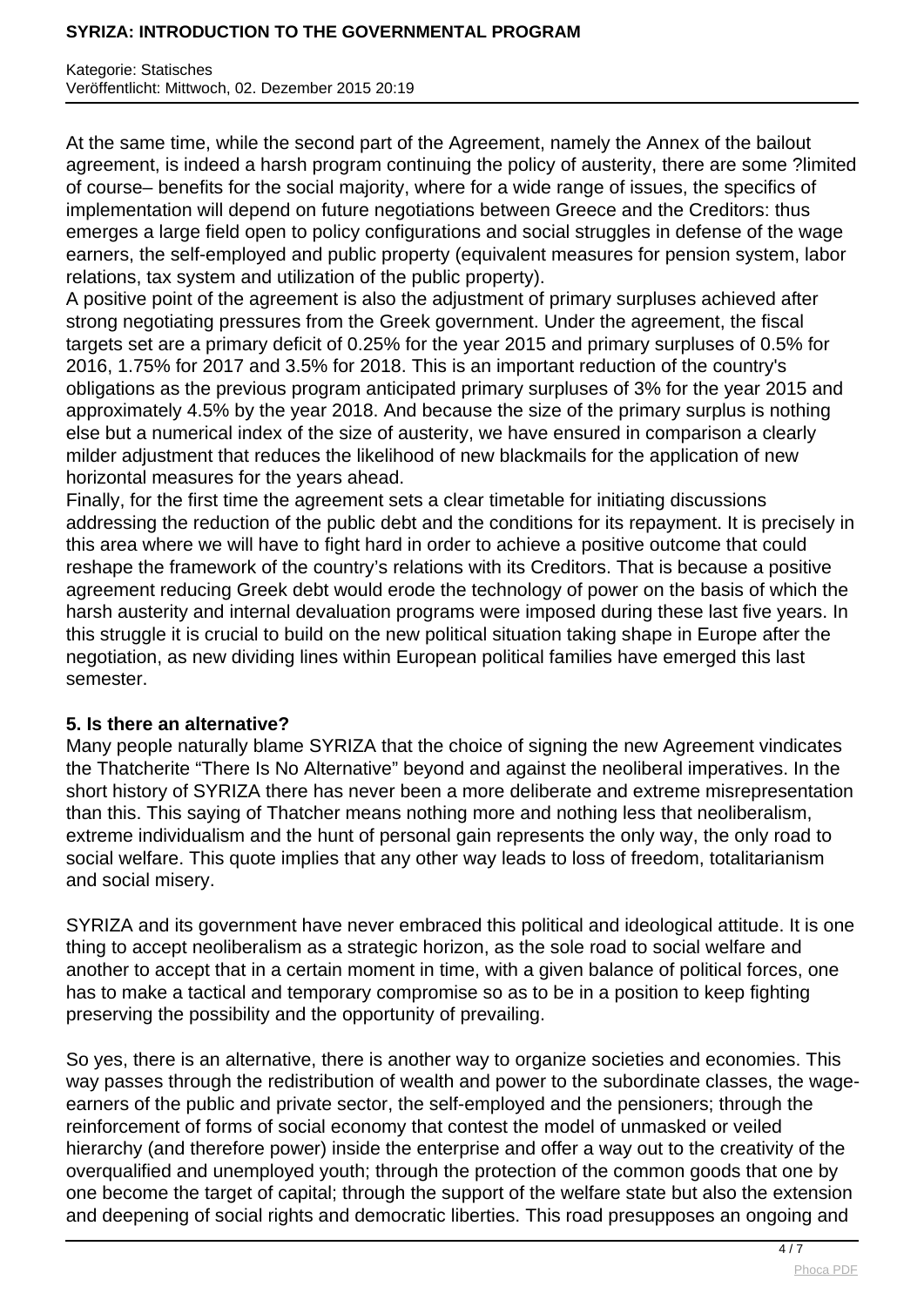### **SYRIZA: INTRODUCTION TO THE GOVERNMENTAL PROGRAM**

Kategorie: Statisches Veröffentlicht: Mittwoch, 02. Dezember 2015 20:19

integral relationship with the movements of the subordinate classes, close contact with the theoretical elaborations of Left intellectuals but also an organized mass party, open to the world of labor and the young. This is the kind of party that we should help build, if we want to have chances of success in the long and difficult class struggle that lies before us.

All things considered, the road to social emancipation particularly under crisis conditions is not easy and it will not be short. You may need to accelerate or slow down, it has turns, u-turns and dead-ends, it is not linear, but bifurcated and rough. We'll have to pave the way based on the experiences of the labor and left movement of the 19th, 20th, 21st centuries, but also on our own experiences. On those accumulated during the last six months with our rights and wrongs, our successes and failures.

For our struggle during these six months was hard, painful and avowedly emblematic for all the people of Europe and the world that look forward to and fight for the overthrow of the global neoliberal hegemony. Small Greece gave (and keeps giving) a political struggle that goes well beyond its size and will go down to history.

It has befallen to us to be the protagonists in the resistance against the globalized financial capital, at the dawn of a new historical period that may have started with the financial crisis of 2008. Whether eventually our struggle proves to be the beginning of a new period or the end of the last one, it will not be said but only afterwards and will depend on the outcome of social and political struggles. History produces itself only in hindsight, when the dust of battle has settled and a new balance establishes itself. And this balance is way ahead yet.

## **6. The situation in Europe: Towards a rearrangement of the balance of power**

It was exactly the negotiation of the Greek government these last months that pointed to the current limits of the real existing Europe, the cruelty of the mechanisms enforcing neoliberalism and the utterly disadvantaged political power ratio at the level of the institutions and the various governments.

Despite these, for the first time a government of a member-state of the EU and the Eurozone, has directly questioned this power ratio and the policies it imposes, i.e. aggressive austerity, tough fiscal discipline and internal devaluation. It was exactly this questioning that not by chance monopolized the world's interest for the whole six months and at the same time triggered a great political debate inside Europe and the Institutions.

This debate brought out deep cracks inside European social-democratic parties, polarized parts of European Greens toward the Left, mobilized broader social forces that stood by the Greek government's battle, while at the same time it rallied intellectuals from around the world that not only supported politically, but also deepened theoretically the critique against extreme neoliberalism and austerity.

At the same moment the Greek issue revealed the hegemonic role that Germany plays at imposing fiscal adjustment programs and forced its political elite to spend much of its political capital to create the conditions to effectively blackmail the first left government in the European continent since the 2nd World War.

The negotiating attempt revealed also the deliberate structural constraints and the political nature of the European Central Bank, that since it does not work as lender of last resort for the members of the Eurozone, it serves in reality the role of an institutional liquidity blackmailer for members of the Eurosystem that question the neoliberal direction of European policies.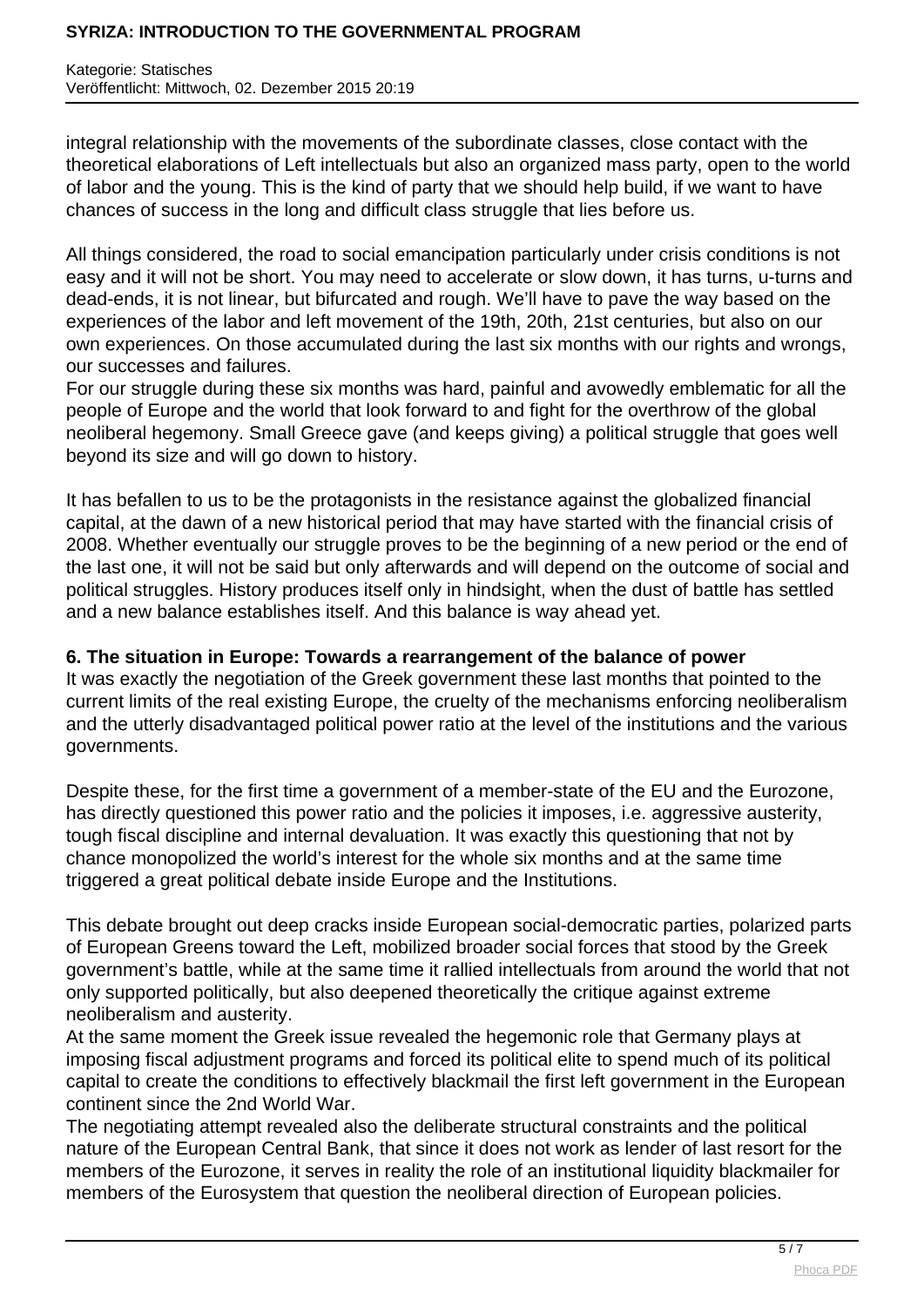It is these points exactly that trigger a broad debate as well as political conflicts that may lead in the future to a generalized crisis of the European project given the determination of parts of the European elite to advance the federalization process of Europe (Banking Union, Finance Minister, strengthening of the EU Commission) understood in terms of deepening the neoliberal project. In these conflicts, Greece should play a protagonist role aiming to sharpen EU's and Eurozone's contradictions, mobilizing political and social forces to resist, question and transform European institutions.

A prerequisite though, for this kind of struggle is for the Left to stay in government. For it is only the Left that can act as a catalyst for radical developments in the political battlefield of today's Europe. On the contrary, a restoration of old political establishment forces in our country will exclude for years to come the chance of constructing a large and internationalist pan-european movement with a claim to success in the great struggles ahead of us.

# **7. The political situation in Greece**

The true political dilemma the Left has to face now is whether to shy away from the unfavorable political and social power ratio in Europe, thus allowing for the restoration of the bourgeois political system in Greece or to fight as one in order to achieve a disengagement from neoliberalism and the memorandum policy of austerity from a government position.

The answer to this question must take into account that a possible restoration of the bourgeois parties in the country will prove a defeat of historical proportions for the Left that will likely cancel the prospects opened by the electoral - political victory of January the 25th. This does not in any way mean that the necessary victory in the elections of September the 20th does not entail risks of its own: The risks of the party's political mutation under pressure of an adverse context but also under the constraints imposed by the new Memorandum, the erosion of the party and its cutting off from the working and popular strata seeking to represent, its conversion to just a mild manager of the memorandum neoliberalism.

This is a real danger that we should carefully consider in our effort to play a leading role, all the more from government positions, in the struggle of the Greek people to transform the power relations in our country and abroad. The other option, however, may turn out to be historically devastating for the workers, as a return to power of the old political system would most certainly enact punitive and vindictive policies towards the left and the popular strata, shifting irreversibly the social and political power ratio against the social majority. It is precisely for this reason that despite the really existing problems of our party, we are forced by reality itself to fight with resolve in order to prevail in the upcoming elections; by rallying our base and showing perseverance, while acknowledging both our existent weaknesses and the strategic dilemmas we face after the imposition of the new Memorandum.

The aim of SYRIZA is to implement, though not in the same terms due to the seven-month negotiating and governmental experience, a four-year government program so as to disengage from neoliberalism and austerity, to initiate a radical democratic transformation of the state, while finding solutions to mitigate the effects of the Agreement; to implement policies supporting the social majority and constantly shifting the power ratio in favor of the forces of labor.

It is precisely for the implementation of this program that the Government of the Left constitutes a stronghold to defend. A crucial stronghold in the long struggle against the neoliberal model pursued by the dominant powers in Greece and Europe.